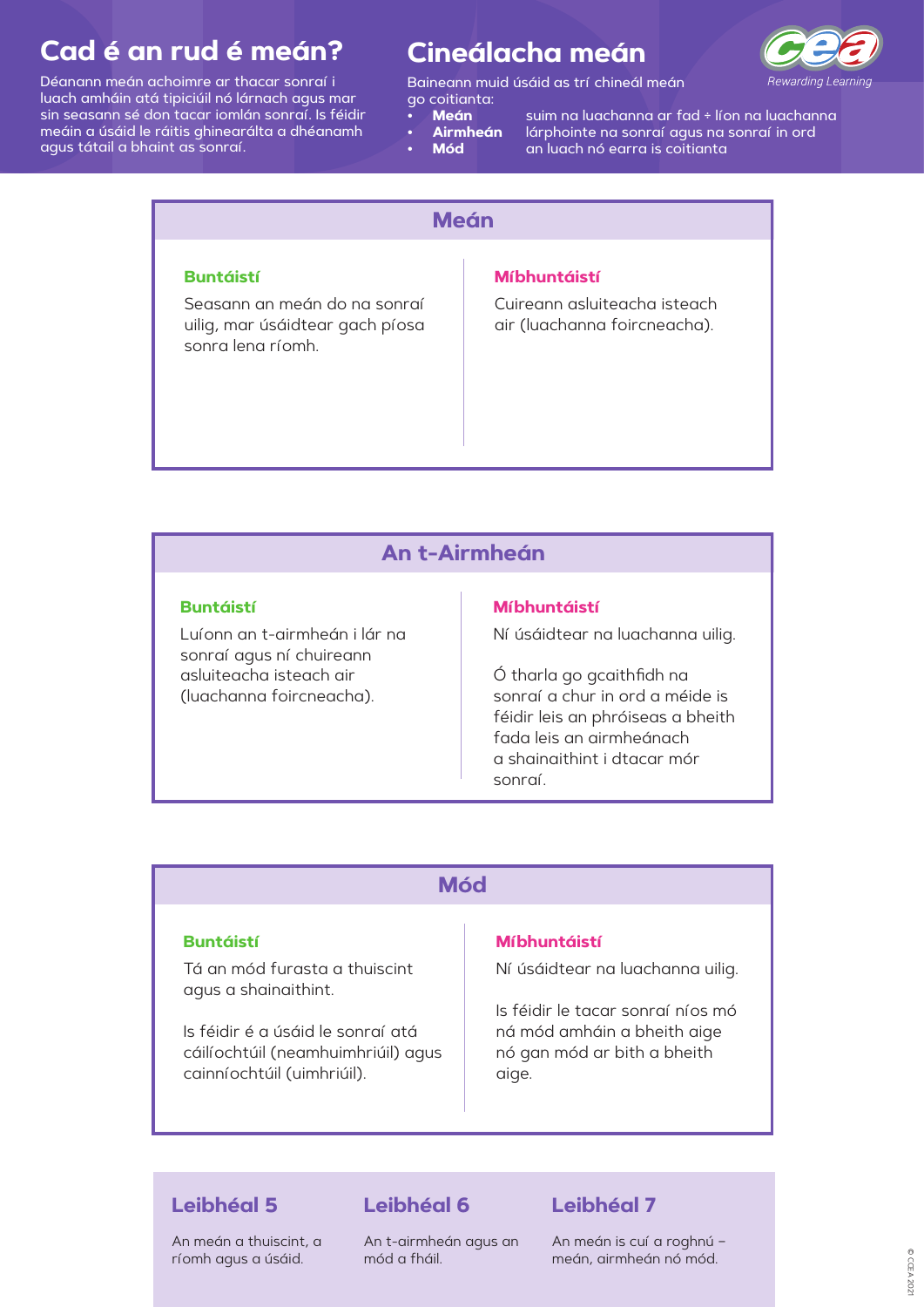# **Cad é is meán ann?**

Déanann meán achoimre ar thacar sonraí i luach amháin atá tipiciúil nó lárnach agus mar sin seasann sé don tacar iomlán sonraí. Is féidir meáin a úsáid le ráitis ghinearálta a dhéanamh agus tátail a bhaint as sonraí.

- **Meán** suim na luachanna ar fad ÷ líon na luachanna
- - **• Airmheán** lárphointe na sonraí agus na sonraí in ord
- 

# **Cineálacha meán**

Baineann muid úsáid as trí chineál meán go coitianta:

- 1.  $13 + 18 + 13 + 14 + 13 + 16 + 14 + 21 + 13 = 135$
- 2. 9 luach
- 3.  $135 \div 9 = 15$ 
	- **Meán = 15**

**• Mód** an luach nó earra is coitianta

## **An dóigh a ríomhtar an meán i dtacar luachanna**

Is ionann **meán** agus suim na luachanna ÷ líon na luachanna.

- 1. Suimigh na luachanna uilig.
- 2. Faigh líon na luachanna atá ann.
- 3. Roinn an t-iomlán ar líon na luachanna.

### **Sampla**

Faigh **meán** na n-uimhreacha seo a leanas:

13, 18, 13, 14, 13, 16, 14, 21, 13

Is féidir an meán a scríobh agus nodaireacht mhatamaiticiúil a úsáid.

Is féidir suim na luachanna a scríobh mar **∑x** Seasann **Σ** don tsuim agus seasann **x** do na luachanna uilig.

> 1, 1, 1, 2, 2, 3, 3, 3, 4, **5**, **6,** 6, 7, 7, 7, 8, 8, 9, 9, 9  $5 + 6 = 11$   $11 \div 2 = 5.5$

Tá dóigh eile leis an mheán a scríobh **x** (x-bar).

# **An dóigh a ríomhtar an t-airmheán i dtacar luachanna**

Faigh an mód sna 11, 12, 14, 15, 15, 17, 18, 19, 19

Is lárphointe sonraí é **airmheán** nuair atá siad curtha in

ord.

1. Cuir na huimhreacha in ord a méide, mar shampla ón

uimhir is lú go dtí an uimhir is mó.

2. Faigh an luach sa lár agus suimigh 1 le líon na

luachanna agus sin a roinnt ar 2.

**Sampla**

 $20 + 1 = 21$   $21 \div 2 = 10.5$ 

Faigh **airmheán** na n-uimhreacha seo a leanas:

13, 18, 13, 14, 13, 16, 14, 21, 13 1. Cuir in ord a méide iad:

13, 13, 13, 13, 14, 14, 16, 18, 21

2. Faigh an uimhir sa lár.

Tá naoi n-uimhir sa liosta; 9 + 1 = 10, 10 ÷ 2 = 5 mar sin

is é an cúigiú huimhir an lár: 13, 13, 13, 13, **14**, 14, 16, 18, 21

**Airmheán = 14**

Beidh dhá uimhir sa lár ag líon luachanna atá réidh (atá ina ré-uimhir), 20 luach mar shampla. Leis an dá uimhir sin

Chomh maith leis sin, is féidir suim na luachanna uilig roinnte ar líon na luachanna a thaispeáint mar: **∑x** a fháil, suimigh 1 agus roinn ar 2.

### **Sampla**

Ciallaíonn sin gur féidir an meán a scríobh do thacar luachanna mar: **∑x n**

Anois leis an airmheán a ríomh, faigh an **10ú** agus an **11ú** luach, suimigh iad agus roinn ar 2.

### **Sampla**

**Airmheán = 5.5**

# **An dóigh a bhfaightear an mód i dtacar luachanna**

Is é an **mód** an luach is minice sna sonraí.

### **Sampla**

Faigh an **mód** sna 13, 18, 13, 14, 13, 16, **Mód = 13, mar is** 

#### \_\_\_\_\_\_\_\_\_\_\_\_\_\_\_\_\_\_\_\_\_\_\_\_\_\_\_\_\_\_ In amanna bíonn

### **Sampla**

Tá dhá mhód ann an t-am seo, 15 agus 19.

In amanna ní bhíonn mód ar bith ann.

### **Sampla**

Faigh an mód sna huimhreacha seo a leanas: 17, 19, 20, 22, 24, 26, 29, 31, 35

Níl gach uimhir ann ach uair amháin, mar sin níl mód ar

bith ann.

## **Leibhéal 5**

An meán a thuiscint, a ríomh agus a úsáid.



| a huimhreacha seo a leanas:<br>14, 21, 13<br>minice ann é. |
|------------------------------------------------------------|
| níos mó ná mód amháin ann.                                 |
| i huimhreacha seo a leanas:<br>18 10 10                    |

### **Leibhéal 6**

An t-airmheán agus an mód a fháil.

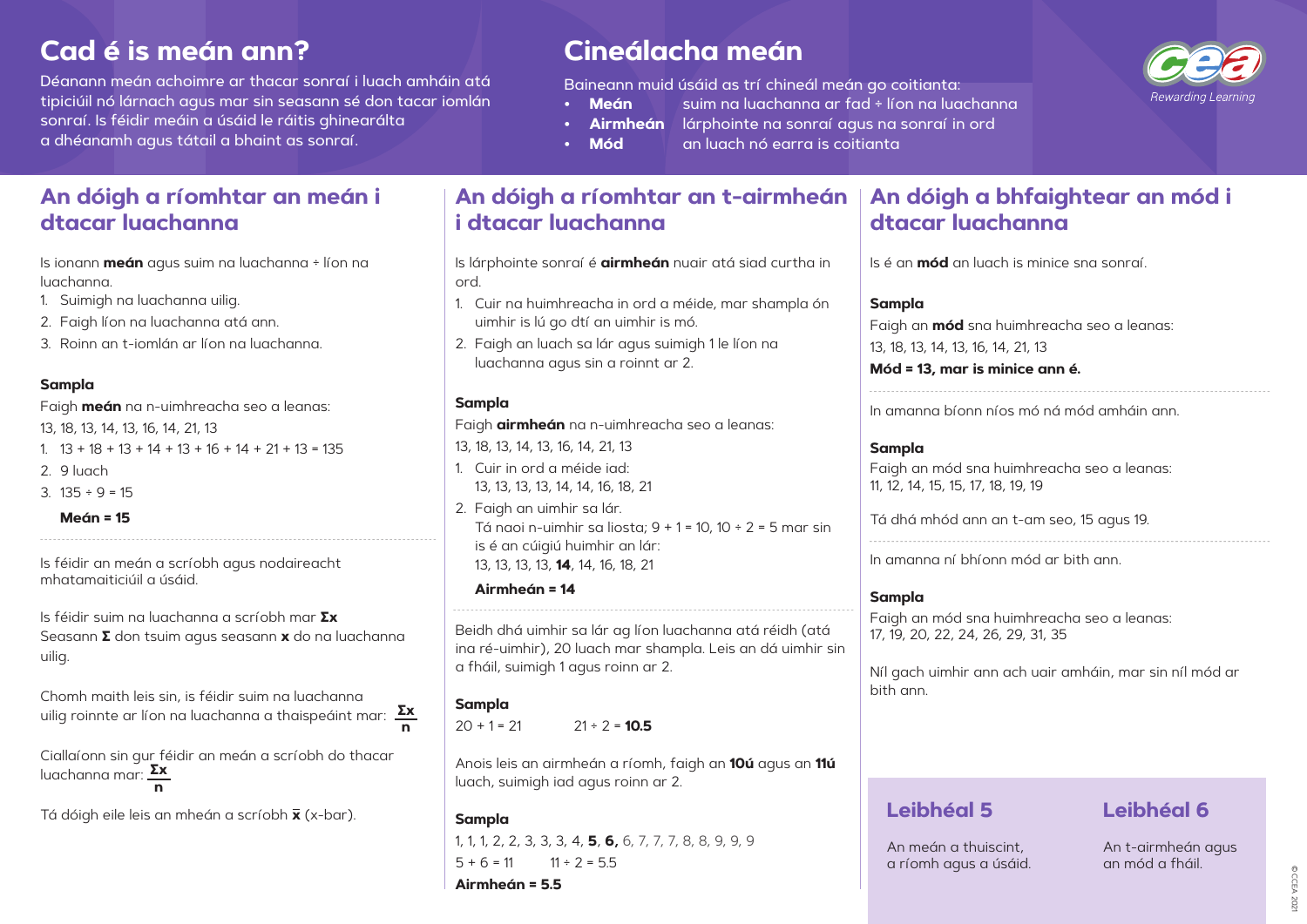# **Cad é is meán ann?**

Déanann meán achoimre ar thacar sonraí i luach amháin atá tipiciúil nó lárnach agus mar sin seasann sé don tacar iomlán sonraí. Is féidir meáin a úsáid le ráitis ghinearálta a dhéanamh agus tátail a bhaint as sonraí.

- **Meán** suim na luachanna ar fad ÷ líon na luachanna
- - **• Airmheán** lárphointe na sonraí agus na sonraí in ord
- 
- **• Mód** an luach nó earra is coitianta

# **Cineálacha meán**

Baineann muid úsáid as trí chineál meán go coitianta:

# **An meán, airmheán agus mód a shainaithint ó thábla minicíochta**

**Σfx** = 4 + 14 + 27 + 32 + 10 = **87**  $\Sigma f = 4 + 7 + 9 + 8 + 2 = 30$ 

Is ionann **meán** agus suim na luachanna ÷ minicíocht iomlán.

1. Le hiomlán na luachanna a fháil: Cuir colún nua ann, **fx** Faigh **fx** nuair a iolraítear an luach **x** (sonraí uimhriúla) faoina mhinicíocht, **f**. Is ionann **Σfx**, iomlán na

luachanna uilig, agus an tsuim sa cholún **fx**. 2. Faigh an mhinicíocht iomlán, **Σf** (suim na minicíochtaí

- uilig).
- 3. Roinn iomlán na luachanna ar iomlán na minicíochtaí, **Σfx ÷ Σf**

### **Sampla**

| <b>Uaireanta Spóirt,</b><br>Х | Minicíocht,     | <b>Minicíocht</b><br><b>Charnach</b> |
|-------------------------------|-----------------|--------------------------------------|
|                               | 4               | $(1 \times 4) = 4$                   |
| $\mathbf 2$                   | 7               | $(2 \times 7) = 14$                  |
| 3                             | 9               | $(3 \times 9) = 27$                  |
|                               | 8               | $(4 \times 8) = 32$                  |
| 5                             | 2               | $(5 \times 2) = 10$                  |
|                               | $\Sigma f = 30$ | $\Sigma$ fx = 87                     |

**Meán = Σfx ÷ Σf** 

**= 87 ÷ 30**

**= 2.9 uair spóirt.**

Is ionann **airmheán** agus luach na n-uimhreacha sa lár.

- 1. Ríomh an mhinicíocht iomlán leis an uimhir sa lár a fháil **Σf**, suimigh 1 leis, ansin é a roinnt ar 2.
- 2. Úsáid minicíocht charnach leis an luach seo a fháil.

### **Sampla**

| <b>Uaireanta Spóirt,</b><br>Х | Minicíocht,     | Minicíocht<br>Charnach |
|-------------------------------|-----------------|------------------------|
|                               |                 |                        |
|                               |                 |                        |
|                               |                 | 20                     |
|                               | Я               |                        |
|                               |                 |                        |
|                               | $\Sigma f = 30$ |                        |

### **Σf = 30**

 $30 + 1 = 31$  $31 \div 2 = 15.5$ 

Beidh an t-airmheán ar an **15ú** agus **16ú** luach. Tarlaíonn an dá rud nuair **x = 3**, ina bhfuil an 12ú go dtí an 20ú luach.

### **Is é an t-airmheán ná 3 uair an chloig spóirt.**

Aithnítear an grúpa módach go furasta mar an luach leis **an mhinicíocht is airde**.

### **Sampla**

| <b>Uaireanta spóirt</b> | Minicíocht |
|-------------------------|------------|
|                         |            |
|                         |            |
|                         |            |
|                         |            |
|                         |            |

### **Is é an mód ná 3 uair an chloig spóirt.**

### **Mód a shainaithint ó bharrachairt**

# **Leibhéal 6**

An meán, airmheán agus mód de dháileadh minicíochta a mheas.

### **Meán Airmheán Mód**